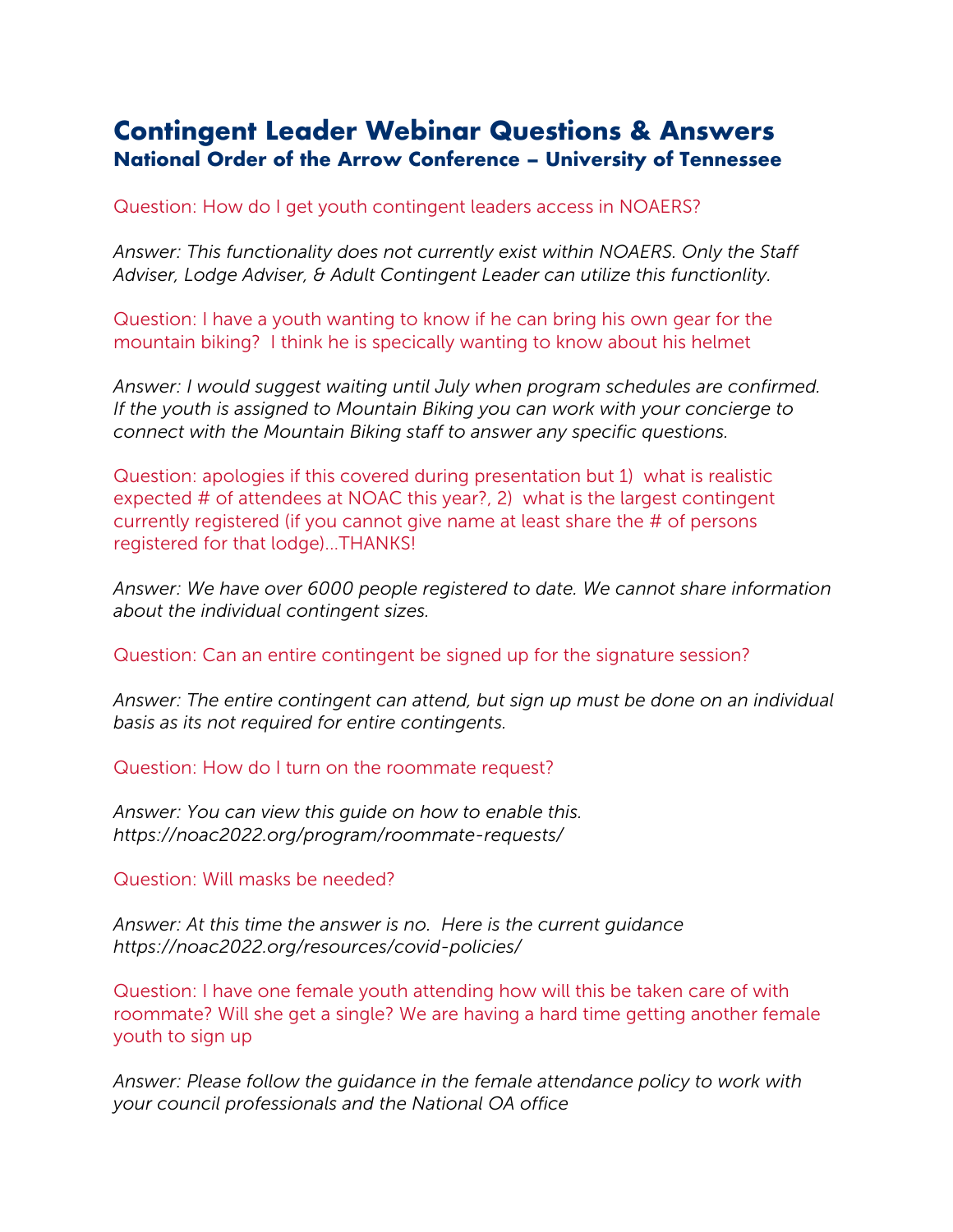Question: Will the opening show include the parade of lodge flaps or will it be a parade of state flags?

*Answer: Parade of lodge flaps!*

Question: Can noisemakers be used by our contingents briefly before a show?

*Answer: The shows staff is requesting this not be the case as it is difficult to control once the show starts. More info to come on arena restrictions that the university may have*

Question: Are you going to send out any more of the patches we got after the inital sign up? we had 21 but now have 32 and they are asking about their patch

*Answer: Clarification. We won't be sending to staff ahead of time but the remainders will be sending out in the coming weeks. It is based on whether or not your council has paid their invoice for conference fees.*

Question: Where do we get information regarding '"The Patch" for the Opening Ceremony?

*Answer: If you are referriing to the lardge lodge flap size, it is linked in this slide deck which will be distributed after the call.*

Question: Where are criteria for VIA assignment?

*Answer: That's totally up to your lodge. In the past, some lodges have elected to choose the youngest Arrowman in the contingent, lodge chief, lodge vice chief or some combination of those. We do encourage you to send your youngest contingent member as one of your representatives.*

Question: Can you take us through where in NOAES the contingent leader can make room assignments at the present time? I only see a 'yes/no' option to allow members to choose their roommates. WWW

*Answer: You can do this by clicking into a specific member's name from the NOAERS "Member" tab, then you go to the "Event" tab and you can hit the '"Edit" button next to the box with Requested Roommate. Keep in mind, if its enabled to be edited by Contingent Members, they can switch your changes back.*

Question: why do we need to add names to the teams at this time? Why can't we just send a team of say 4 when we get to NOAC?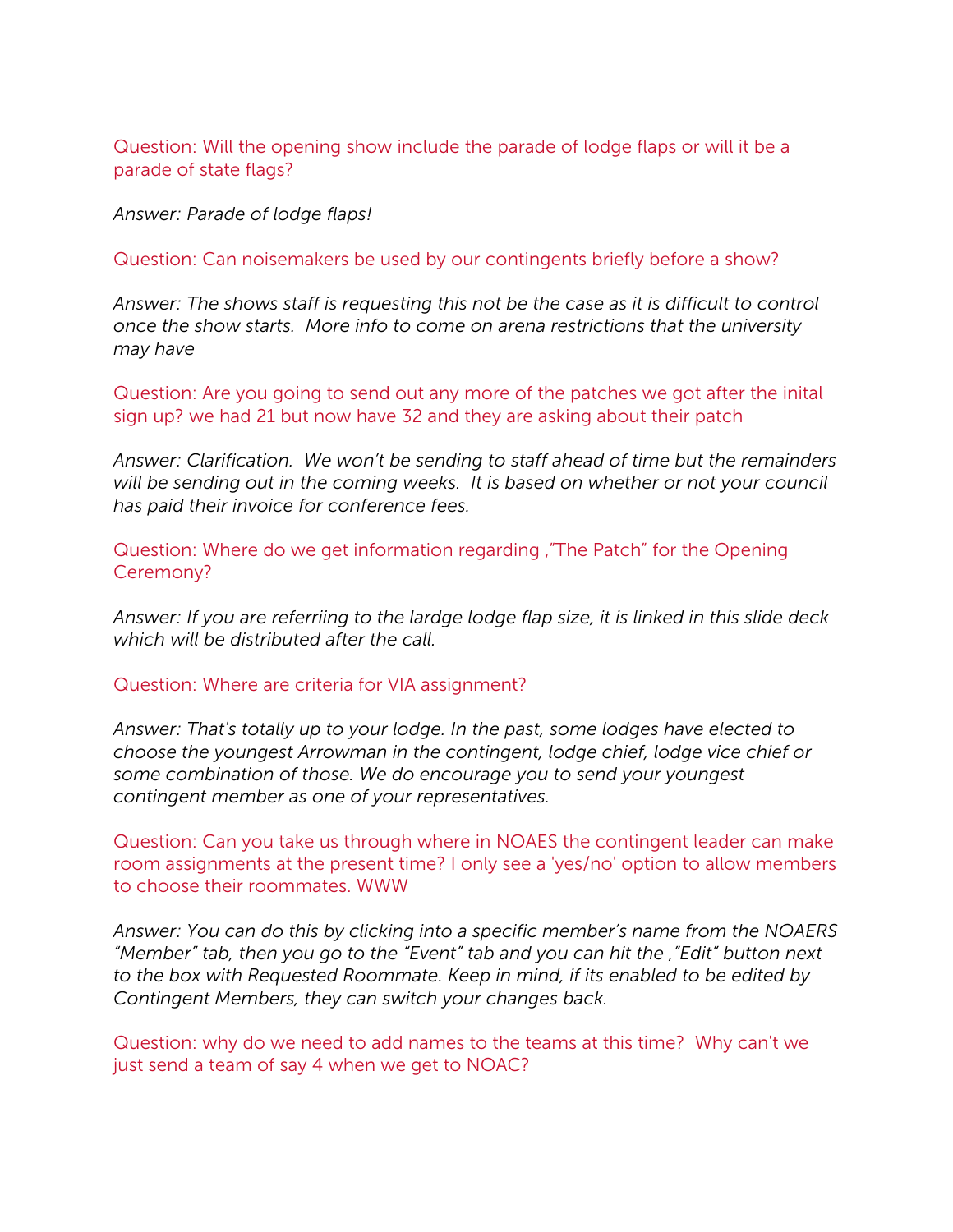*Answer: This is to ensure that folks don't get double booked into two activities at one time. WIthout names, we can't add it to their conference schedule and in the NOAC App.*

Question: Will Lodge chiefs be able to sign up for fun events without having to miss NCOC and other contingent leader events?

*Answer: Yes, the NCOC does not conflict with many of the open recreation activiites.*

Question: What is the earliest departure time on Saturday morning?

*Answer: Contingents are welcome to leave however early you'd like on Saturday as long as you follow the check-out procedures which will be shared on site.*

Question: Is there an activity catalog available that is printable?

*Answer: Yes, the Program Guide is a PDF document and can be printed via the NOAC website.*

Question: With all the questions on awards, I find it odd that NOERS/Event Specific Information did not ask if you were a Centurian Award recipient. Why?

*Answer: We do not have any planned program for Centurian Award recipients so we did not ask the question.*

Question: Will there be a shuttle to the Goodman Golf Open?

*Answer: Yes, transportation will be provided.*

Question: For those who need long sleeves for sun protection, why aren, Angot there quality choices? At a previous NOAC there were nice Columbia SPF NOAC logo stitched shirts. Need better options that provide UV protection.

*Answer: We can pass this on to our trading post for their information*

Question: For those who need long sleeves for sun protection, why aren, Anti there quality choices? At a previous NOAC there were nice Columbia SPF NOAC logo stitched shirts. Need better options that provide UV protection.

*Answer: https://tradingpost.oa-bsa.org/apparel/shirts/long-sleeve/*

Question: Will you make sure the athletics brackets are in the app or at least on the website? We shouldn't have to go across campus searching for the bracket that may or may not actually be posted on a dining room wall.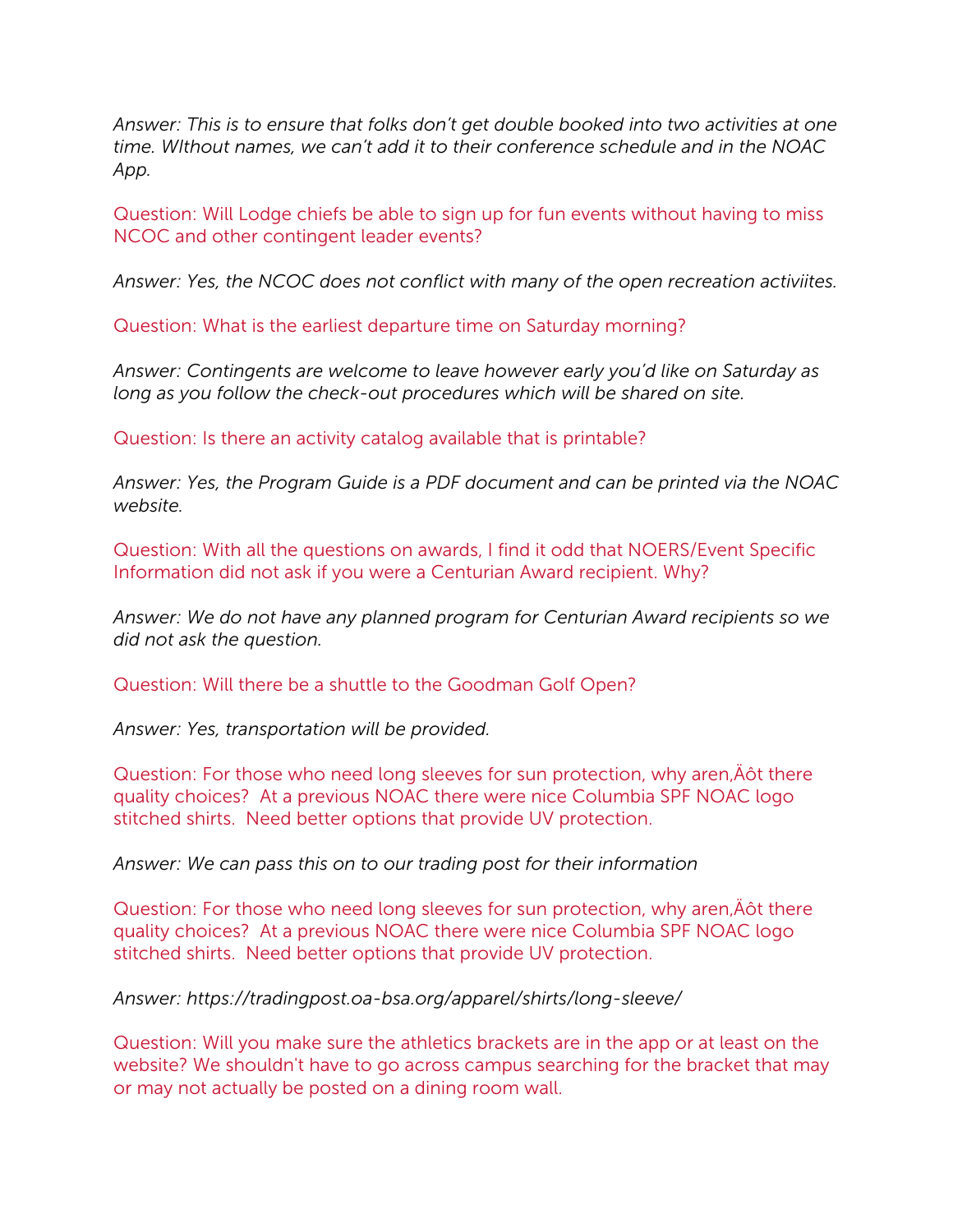*Answer: Yes, there is intentions to share the specific brackets using the app this year.*

Question: Is the NOAC conference app live?

*Answer: Not at this time. It will go live in the week leading up to the event.*

Question: If people do not select roomates will NOAC staff select roommates based YPT standards.

*Answer: That is correct, we will assign folks within you lodge based on YPT.*

Question: Is there a way to mail / ship things to the conference that we can pickup when we arrive. Trying to limit how many extra bags we have to pay for on the plane.

*Answer: Yes, shipping information has been provided in the Contingent Leader guide.*

Question: Did May 3rd Trading Post Email go to all registered contingent membners or only contingent leaders? Assumed it when to all registerd members. If not, quick turn around deadline May 13th.

*Answer: It was sent to all registered delegates*

Question: Will Female adults that are by them selves be paired up with another female from another lodge

*Answer: We generally do not do this. They would be put in a solo room. We only would do this if it was mission-critical to the conference's overall capacity.*

Question: The cell coverage question is for the 6k to 8k numbers of people accessing the app the band width will handle it, will WIFI be available?

*Answer: UT hosts football games and have thousands of students, so the cell system is typically able to handle the volume. All NOAC particpants will have access to wifi.*

Question: Some of the contingent activities (Ga Ga, Escape Rooms) have the ability to adde members but others don't. The ones that don't do we just need to claim with a team name?

*Answer: Please reach out to concierge@oa-bsa.org with information on the specific event(s) you see this happening on so our team can confrim its setup correctly.*

Question: So did I hear that right that dining will be futher away than normal? Where they are a walk away from the dorm?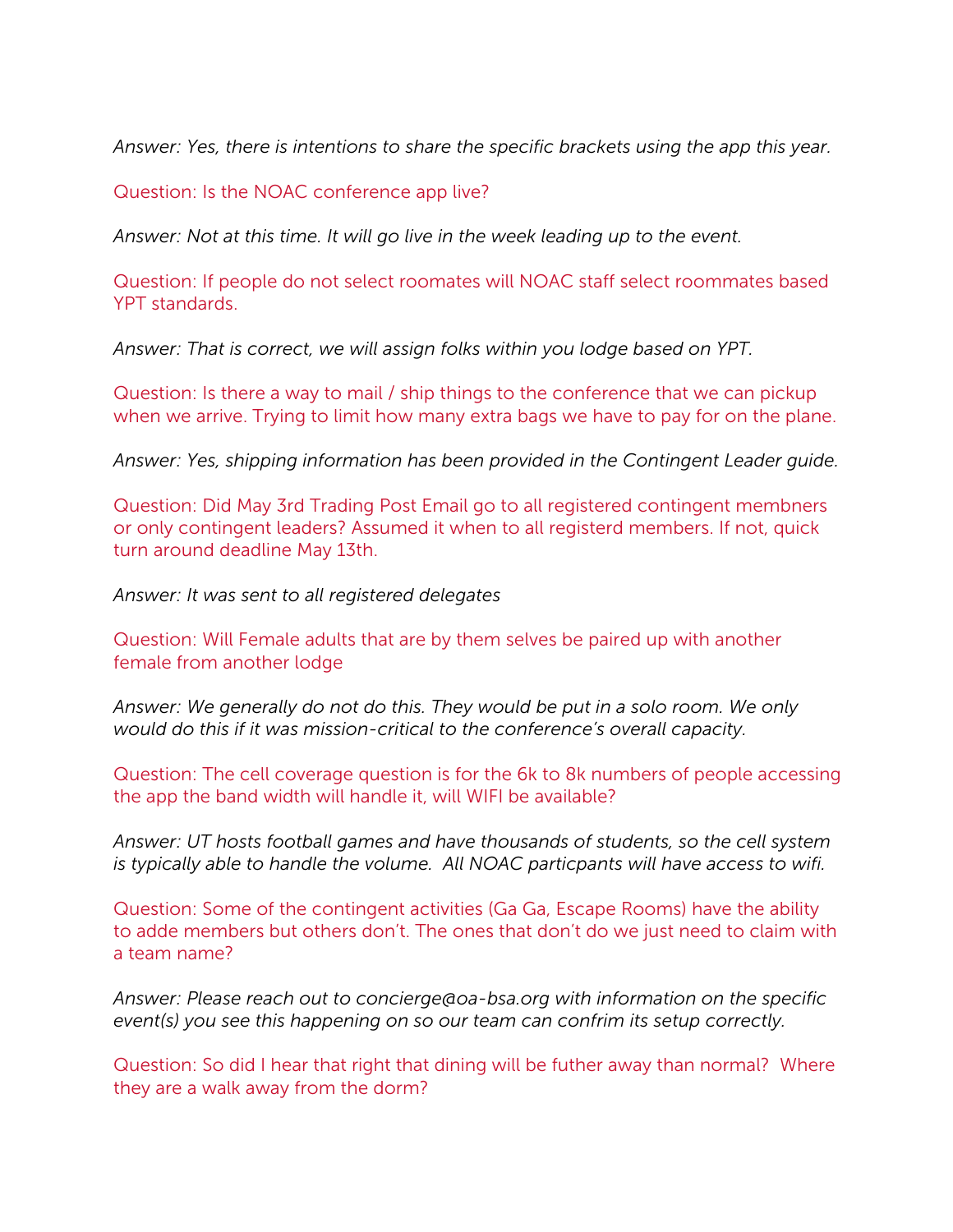*Answer: Yes, there are centralized dining buildings at UT (2 total) which wil accommodate all delegates and they are not too far from the residence halls, but are not in them like at UT. Around a 5 minute walk.*

Question: how many to a room? 2? or more?

*Answer: 2 is the most common number and what we accept requests for. There could be rooms that have more people as UT has a variety room styles available.*

Question: To add to Ron Cowen questions...so unless they did early signup absolutely no more NOAC patches sent? We understood more would be sent later & all could wear on uniform in Jambo patch location. So we need to update our contingent we will not get more? please confirm!

*Answer: The patches are being sent still on a rolling basis once payments are recieved.*

Question: So if my Lodge has 3 female youth Arrowmen attending, there is a possibility that they could all be in the same room.

*Answer: Yes but not guaranteed.*

Question: How many people will be assigned to each dorm room

*Answer: This depeonds on the room capacity. Most rooms will have two people, but we will use all the beds in a room, some have three or four.*

Question: Does 2yr age on roommate apply to siblings?

*Answer: Yes. There are no exceptions of any kind for family members*

Question: What about the 18-21 year olds? I was told they have to follow the 2 year rule as well. Is this true

*Answer: Once someone is 18 there is no requirement that the room with someone who is within 2 years of their age*

Question: What about the 18-21 year olds? I was told they have to follow the 2 year rule as well. Is this true

*Answer: We generally will keep folks in this age bracket close to their peers rather than putting them with a more senior scouter.*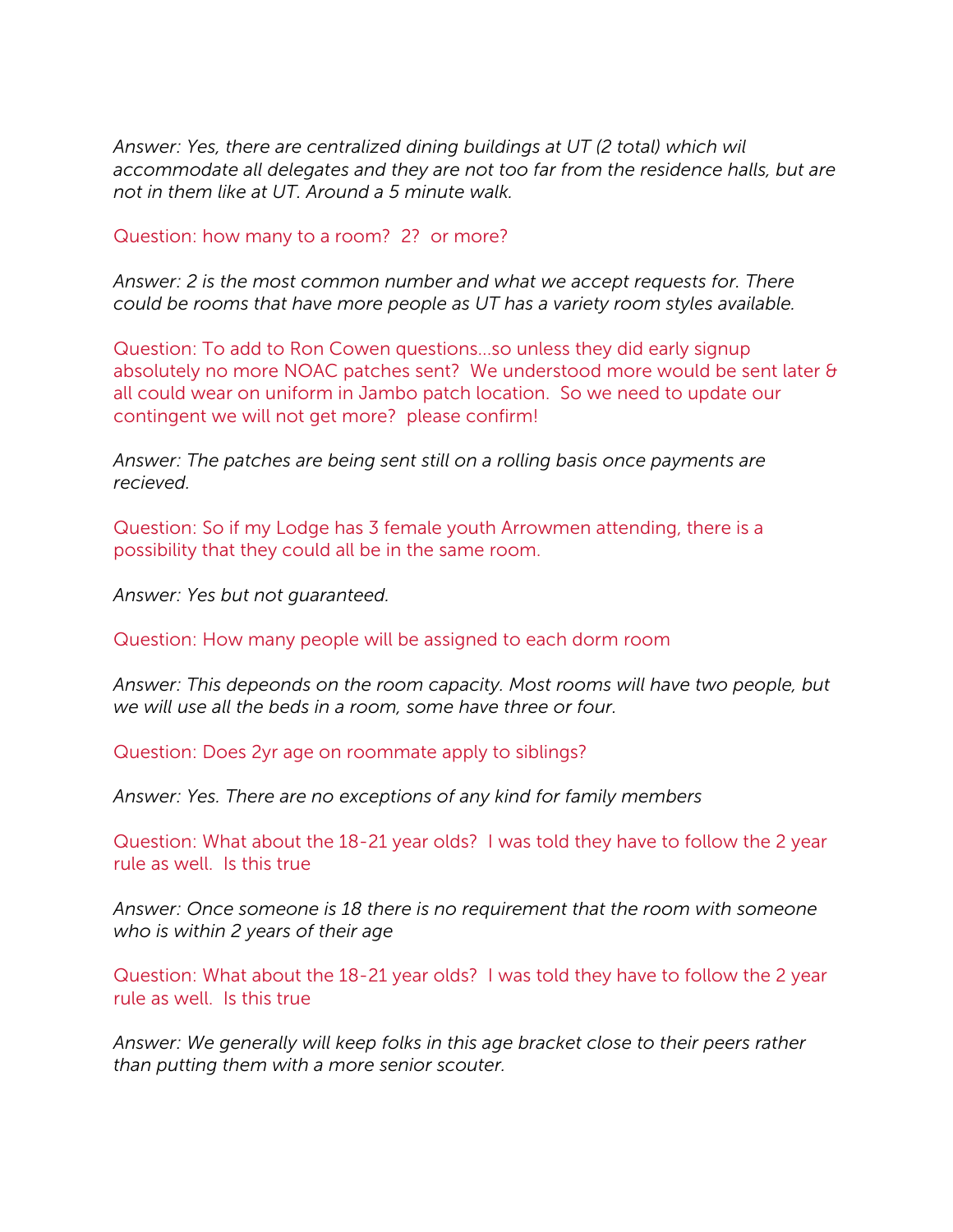Question: Are the dorms air-conditioned?

*Answer: Yes. All are AC*

Question: are any of the dorm rooms w/ bathrooms ensuite (either private bathroom or shared w/ only one other room), OR are all dorms seperate bathrooms/end of the hall type setup?

*Answer: There is a variety at UT. Some have standard community down the hall style bathrooms while others have the ensuite style you mentioned.*

Question: can a married couple room together?

*Answer: Yes.*

Question: Will the App run on a i-pad

*Answer: Yes.*

Question: Will we be told before we get to the conference how many participants in a room so we can plan out

*Answer: This is not really possible becuase you may have some delegates in singles,*  some in doubles, etc. It won,  $\hat{A} \hat{O}$ t be the same for the entire contingent. We will *provide you a roster onsite and we will confrim which building you are in so you can have a general udnerstanding of the building layout.*

Question: How early will the airport shuttle leave on Saturday. Our flight is very early - 5 am I think

*Answer: We will accommodate all flights on Saturday out of Knoxville (TYS) no matter how early.*

Question: we are using a personal charter bus how do we put that down

*Answer: There is an option in the system for '"Charter Bus"*

Question: If we have more than one person driving, how do we indicate that on the transportation page

*Answer: You don't need to indicate each vehicle seperately in the travel module in NOAERS, just each mode. So if you are driving five mini-vans, you can just answer once for arrival and once for departure with '"Personal Vehicle" we don't collect vehicle specific information in NOAERS.*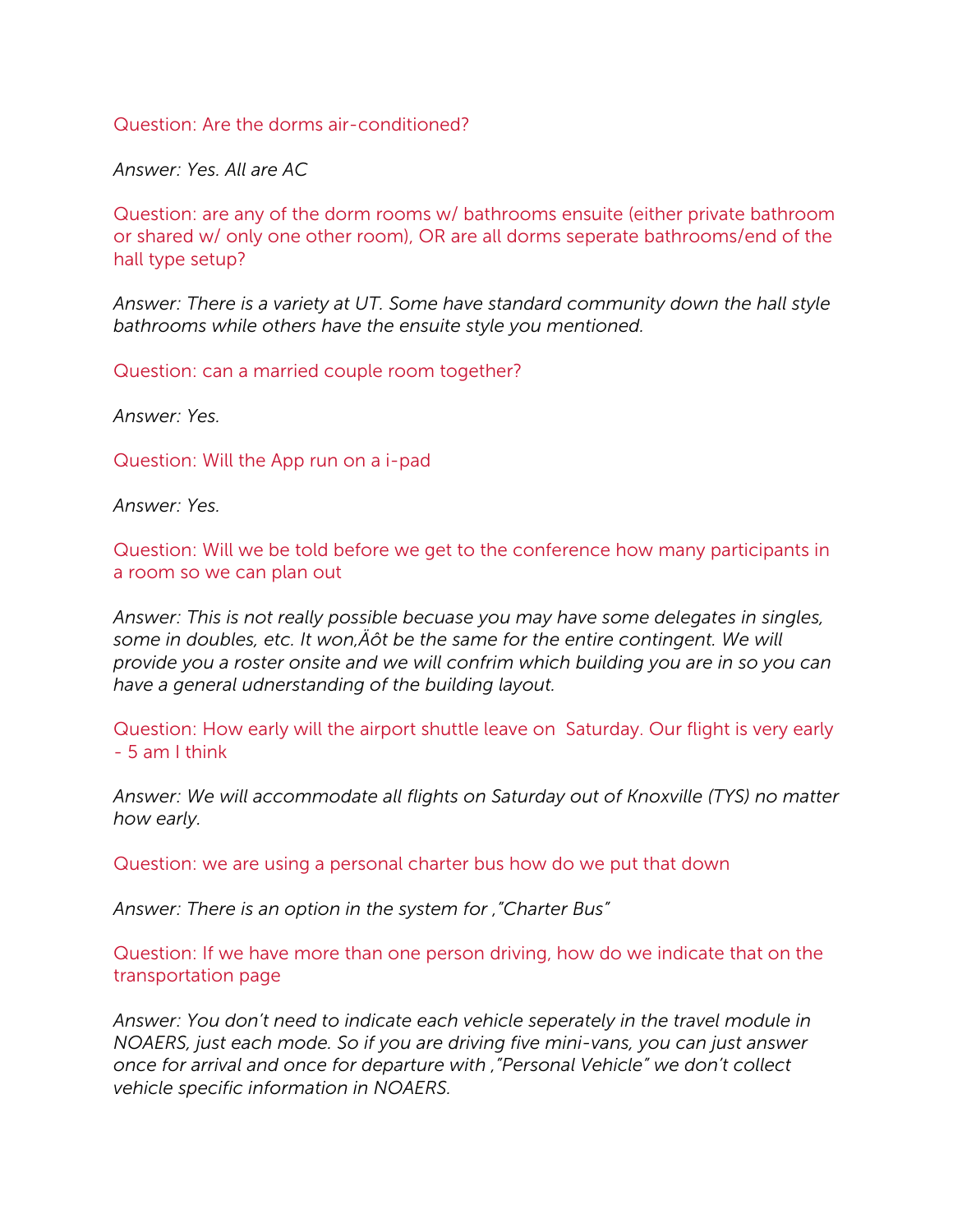## Question: Where is the permit purchased from for parking pas

*Answer: This deck has a link and there is also information on the NOAC website here https://noac2022.org/info/parking/*

#### Question: how much will the charter bus permit cost

*Answer: Same price but there is a special lot set aside for buses. That lot is about a 10 minute walk from main campus*

Question: Our female youth contingent member is the only female youth so far in my lodge, so there is no one else I can recruit to go to NOAC this year. What am I supposed to do? She has heard that in recent NOACs, odd number male youth have been paired with another lodge's youth member. She has no problem with that arrangement for her, too. Looking for guidance here.

*Answer: The female attendance policy will be pubhslied in the comng days. Please reach out to the National OA Office & Director if you need further support.* 

## Question: Does the whole contingent need to check in at the same time?

*Answer: Not all members need to be present to for the contingent to check-in. Only the Contingent Leader needs to be present with all medical forms. However, the NOAERS record must be clear for check-in to proceed.* 

#### Question: Will medical forms will be returned?

*Answer: They will be available for pick up at the medical clinic, 24 hours before the end of the conference.*

## Question: Are there day passes if families come to watch competitions - AIA competitions?

*Answer: Any attendees on will need to be registered and if over 18 need to have criminal background check and youth protection training. Please reach out to concierge@oa-bsa.org to discuss as needed. We currently to not have plans to accomindate this request.*

#### Question: When will pictures be taken?

*Answer: Pictures won't be formally taken. There will be backgrounds available for contingents to take photos on their own.*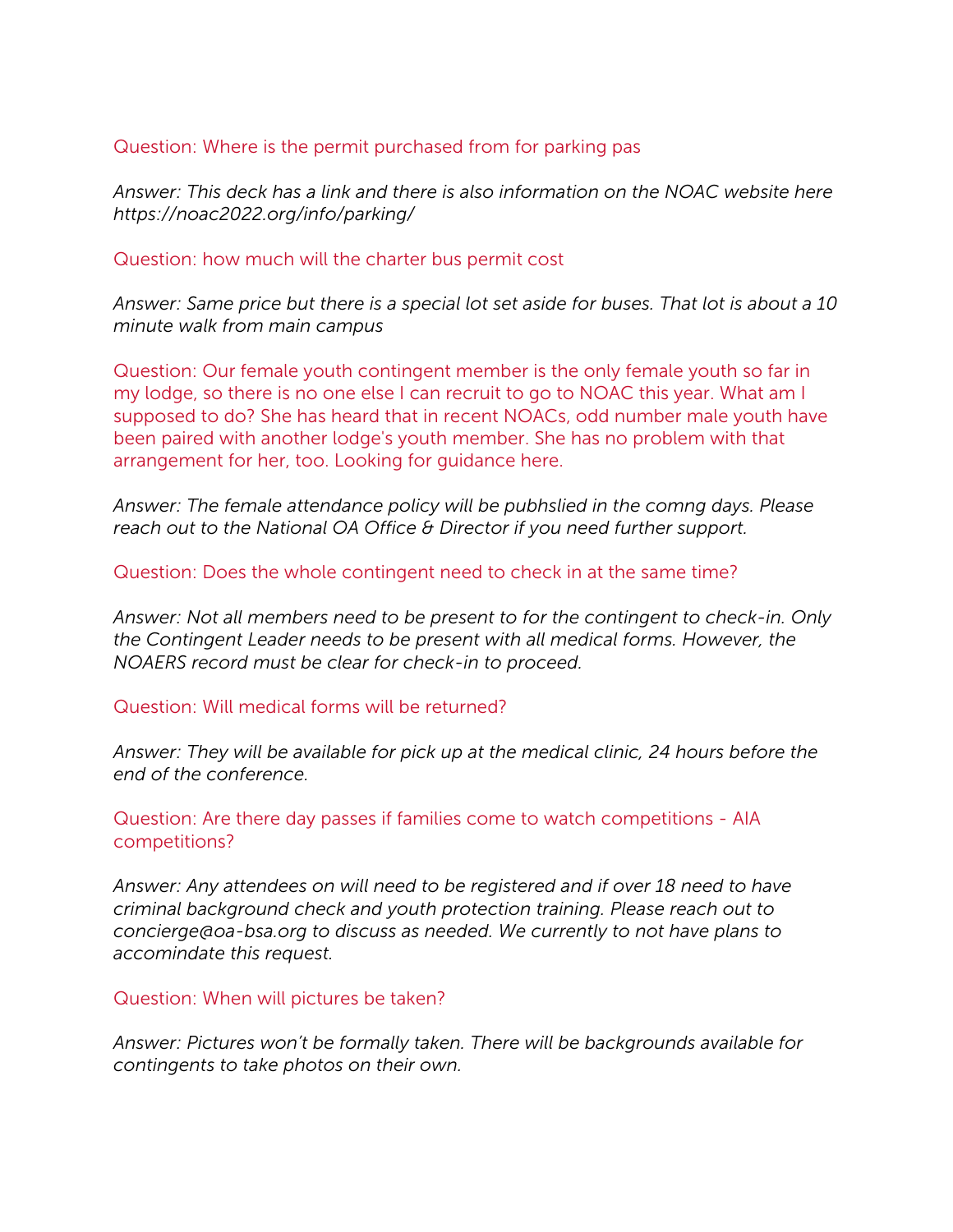Question: What is the latest time we can arrive?

*Answer: We will check folks in throughout the entire day Monday, but encourage no later than 4-5pm to ensure you have time to settle, eat dinner, and make it to the opening show.*

Question: What is the first meal provided at NOAC?

*Answer: Dinner on Monday night.*

Question: Will more of the logo patches be sent out before the conference?

*Answer: yes*

Question: are there still going to be a mascot contest like 2018

*Answer: Yes, you are welcome to bring your mascot. There are activities specifically for mascots as well.*

Question: Are we limited to 1 team for contingent events?

*Answer: The limits are set by the various committees based on the capacity for each activity. We want to let as many contingents as possible particpate.*

Question: If you rent a vehicle can you get the permit ahead?

*Answer: You will be able to buy it right before the conference if needed for a rental. Basic information such as color, state, plate are needed. There is no limit to number of permits or deadline to purchase one.* 

Question: We will have three vehicles which will be staying in UT during NOAC. Who do I contact about parking permits for these?

*Answer: The contingent leader guide has information about where to purchase parking permits*

Question: What about Covid testing??

*Answer: Current covid guidance can be found at noac2022.org currently no testing requirement*

Question: Can you explain '"neighborhood location request for the Founders Day type event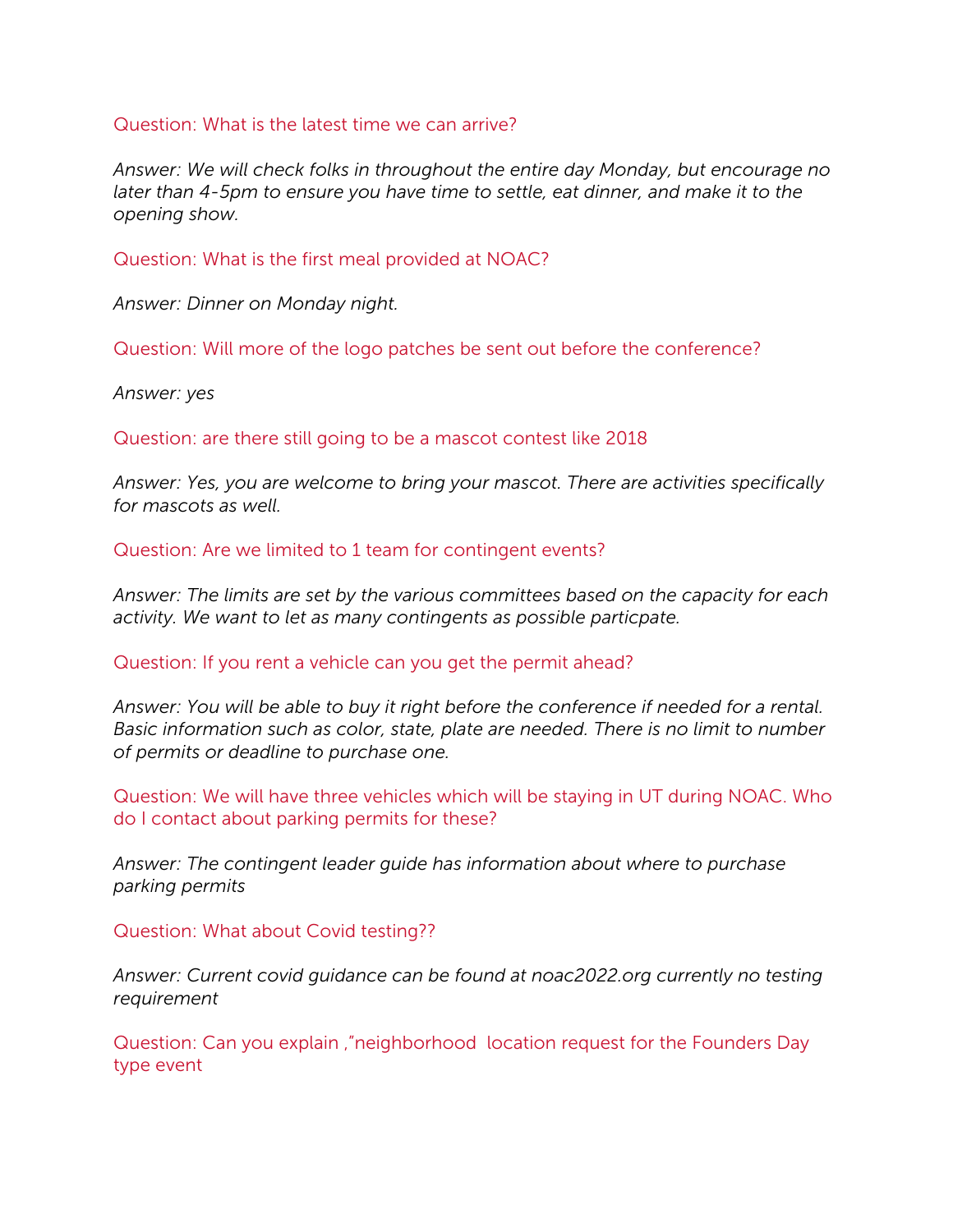*Answer: These are categories for the type of booth you are planning to do. There are details in the Contingent dahsboard linked on the "event" tab.*

Question: We are attempting to figure out our travel plans (we are driving down) what time does everything get started (dinner/show) on the arrival day? We want to backward plan from that time.

*Answer: Please plan to arrive by 4pm if possible.*

Question: There were 5 DEI classes and now there are 4. I have 2 people that signed up for all 5 and are asking me what happened to the 5th class

*Answer: We ended up not having the staff to cover that 5th class*

Question: If we have a female youth attending, we need a female adult also attending as part of the contingent correct?

*Answer: Correct. 21 years of age registered with the BSA*

Question: Please explain the patch issue related to the uniform patch that was sent to the early registrants. Will we receive a patch for those who have registered after the earlier registration closed

*Answer: Those will be sent in the coming weeks as your council pays its invoice for the additional spots*

Question: There are a few questions about female Lodge delegates, maybe post a link to the different policies we have to follow. Example, if we have 2 under 18 female youth...and 1 18 year old female. do we also need an over 21 year old female?

*Answer: Information on female attendance policy will be posted to NOAC2022.org in the coming days and emailed to contingent leaders.* 

Question: if we regsiter a team for an event can we change out names when we arrive

*Answer: Yes, that will be available to do once schedules are published.*

Question: Is national only chartering buses to and from Knoxville Tyson (TYS) airport?

*Answer: Yes*

Question: What can be brought into the shows at night